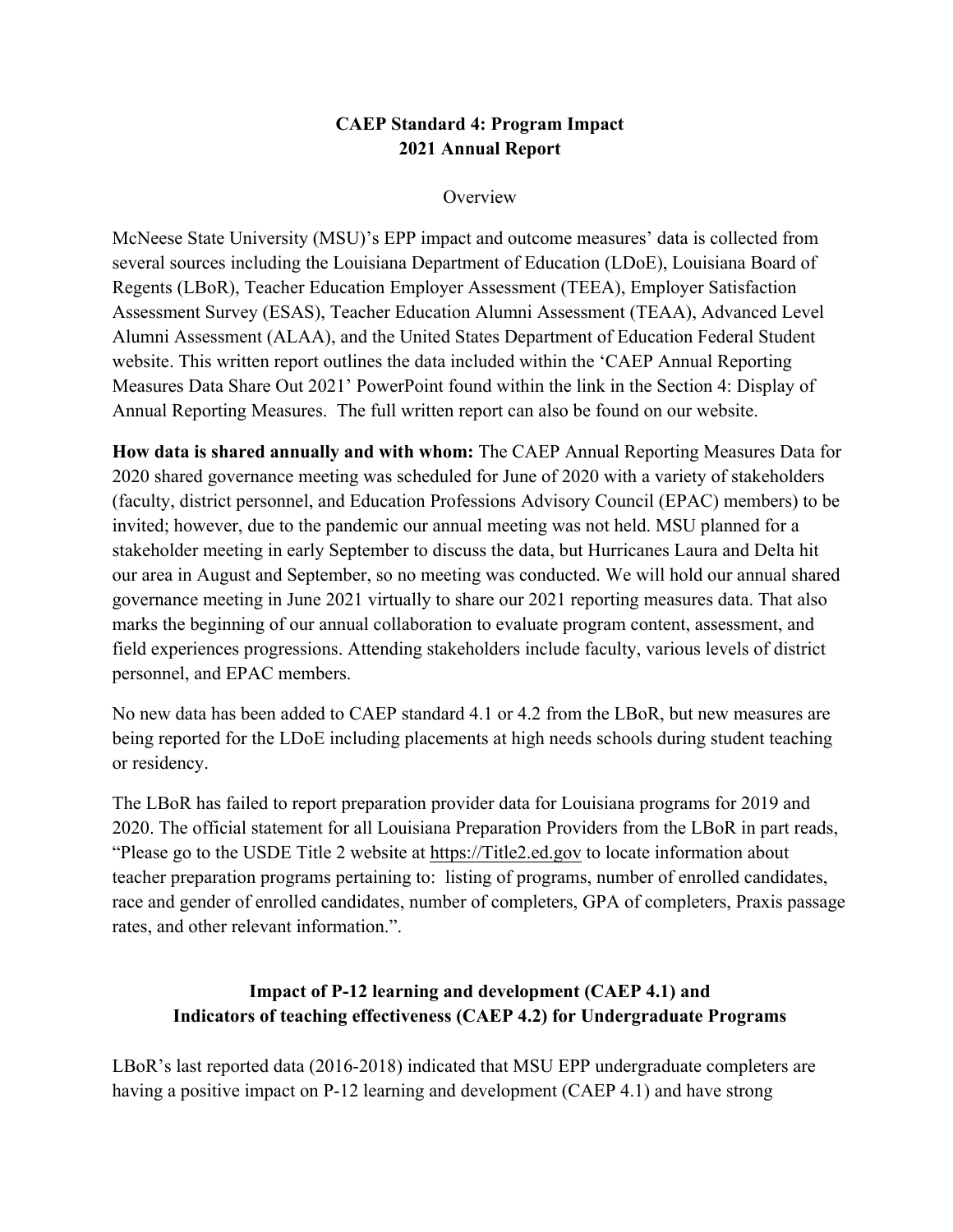instructional practices leading to high levels of teaching effectiveness (CAEP 4.2). The scoring component that combines both CAEP standards is the Compass Final Evaluation score reported by LBoR. Teachers are scored using a rating of Highly Effective, Effective: Proficient, Effect: Emerging, and Ineffective. The LDoE benchmark is Effective: Emerging. MSU's self-identified benchmark is Effective: Proficient. Trend data over three years indicates an increasing among of our candidates are scoring at the Highly Effective level and that less than 10% of our undergraduate completers score at the combined Effective: Emerging and Ineffective categories. LBoR was unable to publish data on teacher preparation providers for the 2019-2020 academic year.

The LDoE has a new reporting metric, Teacher Preparation Quality Rating System. Value-added results are collected by the Louisiana Department of Education for program completers during their first year of employment. Value-added results are limited to specific grade levels and subject areas with state-administered assessments including: Grades 4-8 ELA, Math, Science and Social Studies, Algebra I, Geometry, English I, and English II.

Value-added data provides teachers and school leaders with and objective way to look at information about the extent to which students meet, exceed, or fall short of performance expectations set by the state. Teachers are assigned one of the following effectiveness ratings based on the performance of the students: Ineffective, Effective: Emerging, Effective: Proficient, or Highly Effective.

LDoE data shows that only 5% of MSU's undergraduate completers, compared to 13% for the state taught in Value-Added Model (VAM) content areas and designated grade levels. Specific to the 5% included for undergraduate completers, 0% scored at Highly Effective, 46% (n=8) scored at Effective: Proficient, 46% (n=8) scored at Effective Emerging, and 8% (n=1) scored at the Ineffective level. When comparing completer rankings with the state rankings, MSU had a higher percentage of our undergraduate program completers score at the Highly Effective, Effective: Proficient, and Effective: Emerging levels at 92% than the state level of 88%.

LBoR's last reported data (2016-2018) indicated that MSU EPP undergraduate completers are having a positive impact on P-12 learning and development (CAEP 4.1) when using both Student Learning Targets (SLT) and Value-Added Model (VAM) data. Trend data indicates an increasing amount of our undergrade completers are scoring at the Highly Effective level.

LBoR's last reported data (2016-2018) indicated that MSU EPP undergraduate completers have strong instructional practices leading to high levels of teaching effectiveness (CAEP 4.2). The scoring instrument used by principals to evaluate classroom teaching is the Compass Evaluation Tool which is based on the Danielson Model. Trend data over three years indicates over 90% of our undergraduate completers score at the Effective: Proficient or Highly Effective categories.

Because this is a new reporting measure, no trend data can be extrapolated.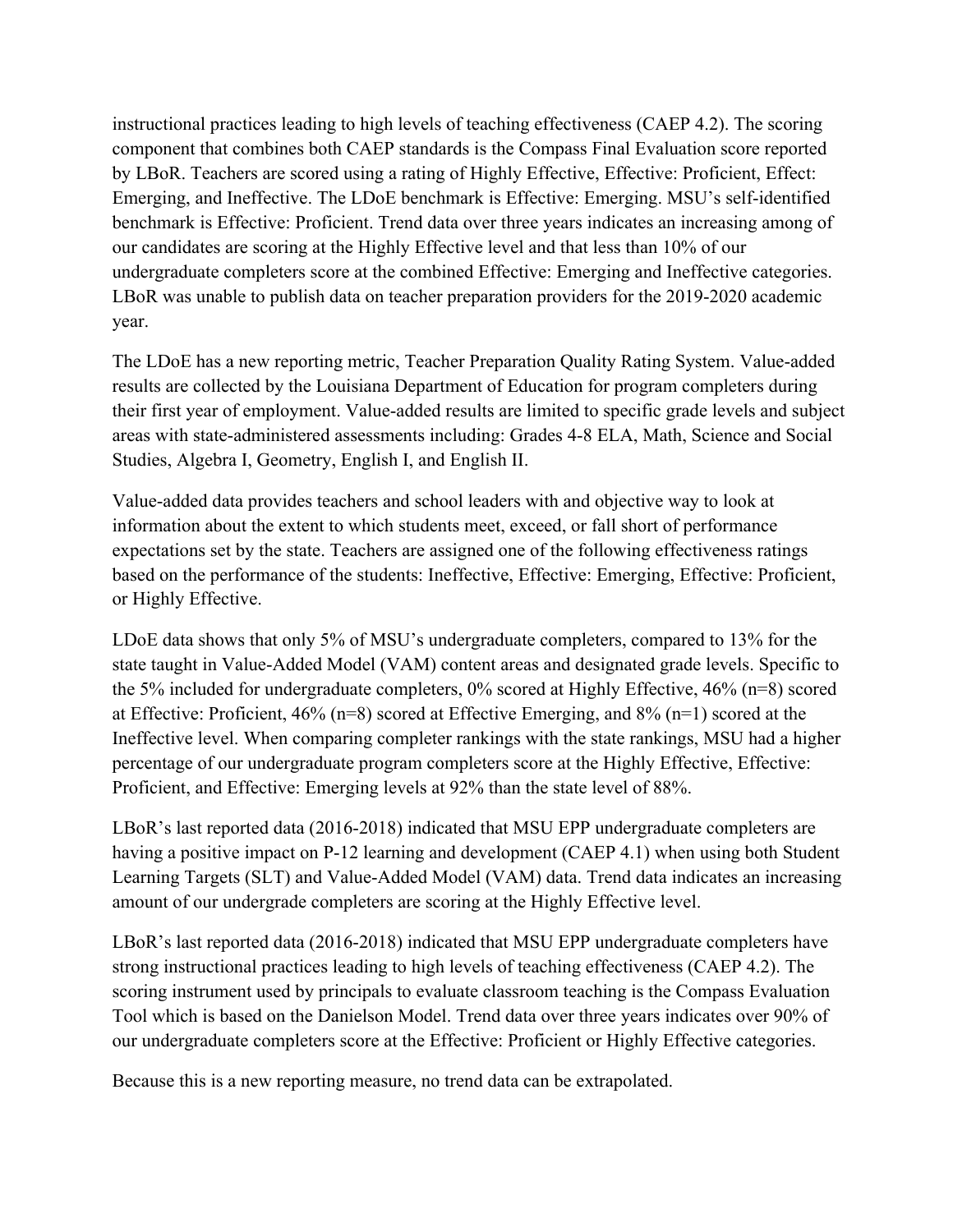# **Impact of P-12 learning and development (CAEP 4.1) and Indicators of teaching effectiveness (CAEP 4.2) for Post-Baccalaureate Programs**

Previously reported data indicates that MSU EPP post-baccalaureate completers are having a positive impact on P-12 learning and development (CAEP 4.1) and have strong instructional practices leading to high levels of teaching effectiveness (CAEP 4.2). LBoR was unable to publish data on teacher preparation providers for the 2019-2020 academic year.

The LDoE has a new reporting metric, Teacher Preparation Quality Rating System. LDoE data shows11% of our post-baccalaureate completers, as compared to 16% of the state, taught in Value-Added Model (VAM) content areas and designated grade levels: ELA, Math, Science, or Social Studies, grades 4-8, Algebra I, Geometry, English I, or English II for the 2019-2020 academic year.

Specific to 11% included for post-baccalaureate completers, 9% (n=1) scored Highly Effective, 27% (n=3) scored at Effective: Proficient, 36% (n=4) scored at Effective Emerging, and 27% (n=3) scored at the Ineffective level. When comparing completer rankings with the state rankings, MSU had a lower percentage of our post-baccalaureate program completers score at the Highly Effective, Effective: Proficient, and Effective: Emerging levels at 73% than the state level of 90%. Our percentage of completers scoring Ineffective was 17% percent higher than the state average.

Because this is a new reporting measure, no trend data can be extrapolated.

# **Impact of P-12 learning and development (CAEP 4.1) and Indicators of teaching effectiveness (CAEP 4.2) Conclusions**

When comparing completer rankings with the state rankings, MSU had a higher percentage of our undergraduate program completers score at the Highly Effective, Effective: Proficient, and Effective: Emerging levels at 92% than the state level of 88%.

When comparing completer rankings with the state rankings, MSU had a lower percentage of our post-baccalaureate program completers score at the Highly Effective, Effective: Proficient, and Effective: Emerging levels at 73% than the state level of 90%. Our percentage of completers scoring Ineffective was 17% percent higher than the state average.

Using LBoR last reported data (2016-2018), trend data over three years indicates over 90% of our undergraduate completers score at the Effective: Proficient or Highly Effective categories.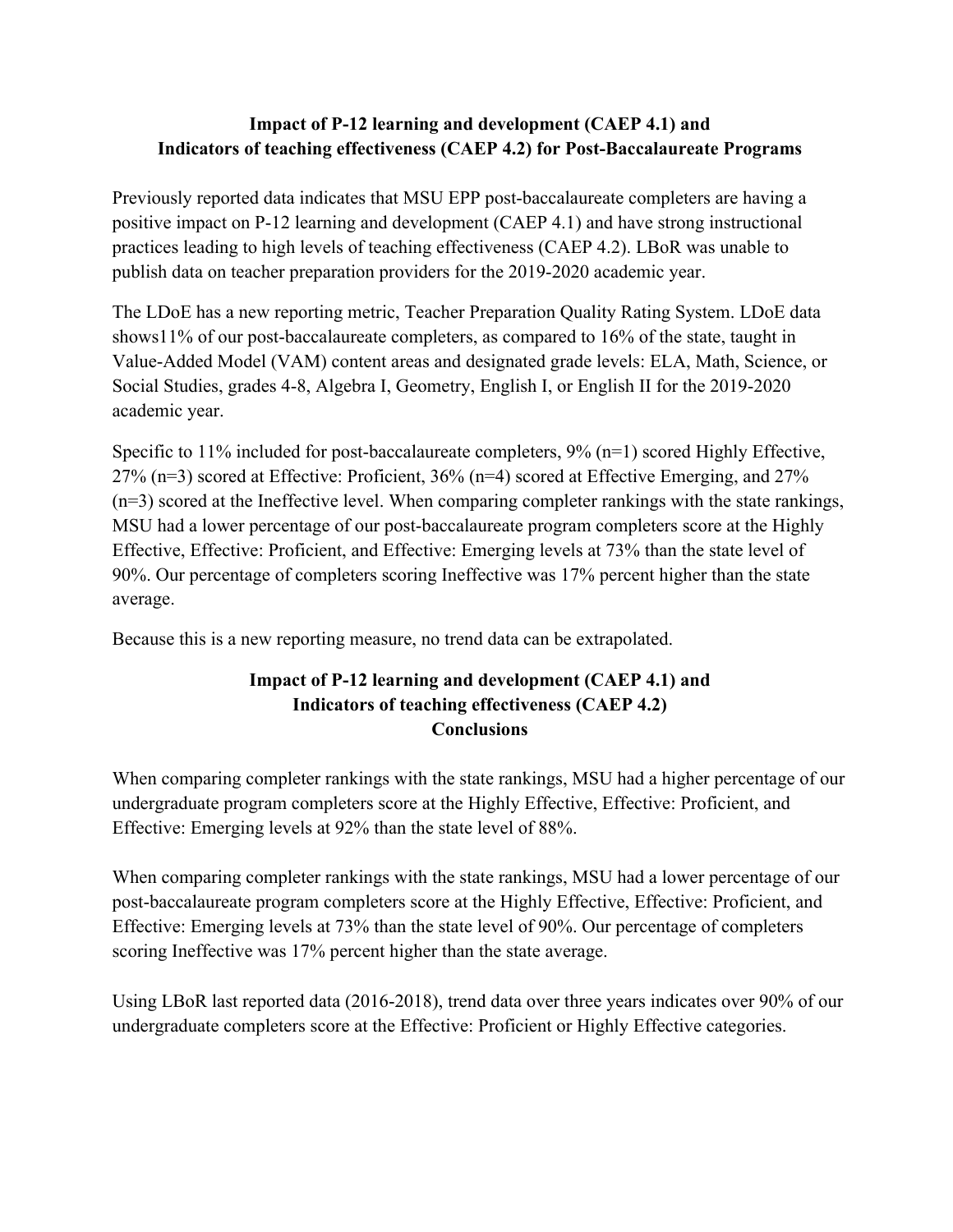#### **CAEP 4.1 Next Steps**

In our effort to transform our programs so that we produce highly skilled and effective graduates, our faculty is committed to continued revision of coursework to include Teaching Tolerance and High Leverage Practice Standards.

From a stakeholder meeting held in Summer of 2019, the lesson plan template was revised to include annotated Tier 1 curriculum and annotated assessments. Candidates will continue to evaluate curriculum and assessments for alignment to the content and rigor of the chosen academic standards as part of their lesson planning work.

#### **CAEP 4.2 Next Steps**

Faculty professional development is imperative to a quality program. Continuous professional development opportunities for our faculty in order to better support, coach, and mentor our candidates when in the program. Professional development topics include: Coaching and High-Quality Instructional Feedback, High Leverage Practices in Online Teacher Prep Courses: Explaining and Modeling Content, and Pre-observation, Observation, Post-observation (POP) Cycle for university faculty and supervisors.

#### **Satisfaction of employers and employment milestones (CAEP 4.3; A.4.1)**

**\_\_\_\_**

#### **Teacher Education Employer Assessment (CAEP 4.3)**

In the spring 2020 semester, MSU employed an outside entity to assist with administering the Teacher Education Employer Assessment. The survey was sent to the employers of all fall 2018 and spring 2019 completers.

When considering survey questions pertaining to the General Learning Outcomes, administrators designated to what degree they were satisfied with the recent graduates from the program on a scale from 1 to 7, with 1 as *Not at all*, 4 as *Moderately*, and 7 as *Extremely*. Employers rated our graduates as Extremely Satisfied, score of 7, for the outcomes of Oral Communication Skills and Problem-Solving Skills. The outcomes of Analytical skills, Critical thinking skills, and Written communication skills all had a mean of 6, which is slightly below Extremely Satisfied.

When considering survey questions pertaining to the Employee Traits, administrators designated to what degree they were satisfied with the recent graduates from the program on a scale from 1 to 7, with 1 as *Not at all*, 4 as *Moderately*, and 7 as *Extremely*. Employers rated our graduates as Extremely Satisfied, score of 7, for the outcomes of Commitment to current job, Professionalism, and Work ethic.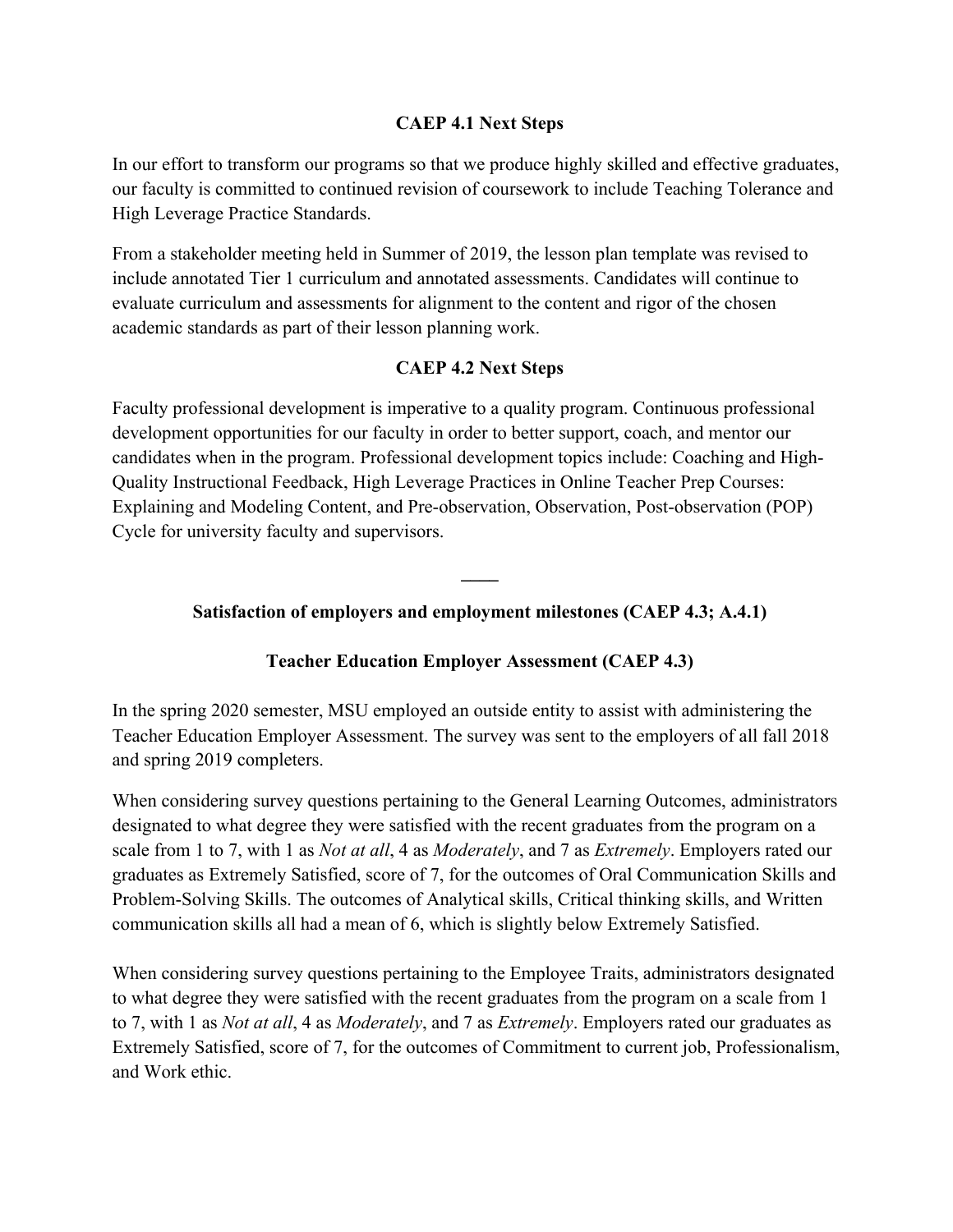When considering survey questions pertaining to the Learning Outcomes, administrators designated to what degree they were satisfied with the recent graduates from the program on a scale from 1 to 7, with 1 as *Not at all*, 4 as *Moderately*, and 7 as *Extremely*. Four of the nine outcomes had a mean score of 7, Extremely Satisfied. They were: Build collaborative professional relationships; Create a productive classroom environment, Display appropriate professional skills, and Reflect the value of diversity in teaching. MSU's lowest mean scores were a 4, Moderately, in the following two Learning Outcomes: Develop effective lesson plan; Exhibit a mastery of relevant content.

Because this is a new reporting measure, no trend data can be extrapolated.

# **Teacher Education Employer Assessment (CAEP 4.3) Conclusions**

According to the Teacher Education Employer Assessment survey data, employers are Moderately to Extremely satisfied with our undergraduate completers for every survey category.

# **Teacher Education Employer Assessment (CAEP 4.3) Next Steps**

Due to the timing of the survey, which was administered in the spring 2020 semester during the onset of the COVID-19 pandemic, there was a minimal response rate from employers, even after several emails were delivered. The next administration of the survey will be in May 2021. We will return to the personal requests for survey completions in an effort to increase the response rate.

Data does not yet include graduates that have gone through our redesigned programs including year-long residency, curriculum development and lesson planning course, and course content redesign. Elementary undergraduate and PBC redesigned programs were implemented in 2018- 2019; all other initial-certification programs implemented 2019-2020. These new programs have blocked courses during the residency year that include assessment, weekly professional development based on resident walk-through data, and a site placement at a high needs school with a certified mentor teacher. As new data is collected each academic year from the survey, we will continue to analyze and disaggregate to determine best next steps.

## **Satisfaction of employers and employment milestones (CAEP 4.3; A.4.1)**

## **Employer Satisfaction Assessment Survey (CAEP A.4.1)**

In the spring 2020 semester, MSU decided to employ an outside entity to assist with administering the Employer Satisfaction Assessment Survey. The survey was sent to the employers of all fall 2018 and spring 2019 completers.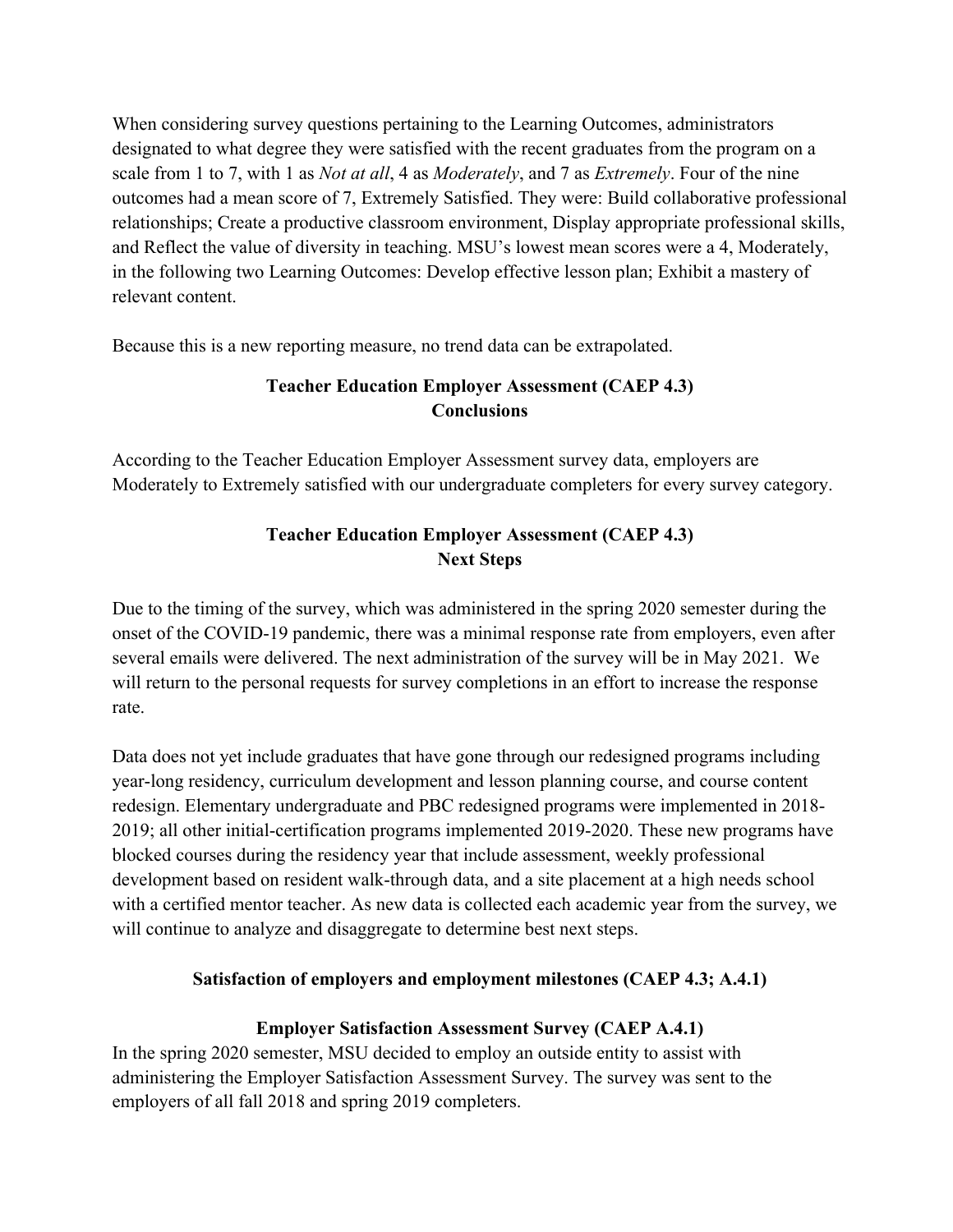When considering survey questions, participants designated to what degree they were satisfied on a scale from 1 to 7, with 1 as *Not at all*, 4 as *Moderately*, and 7 as *Extremely*. MSU benchmark is 4, Moderately Satisfied.

When considering survey questions pertaining to the Employee Traits, administrators designated to what degree our graduates as Extremely Satisfied, score of 7, for the outcomes of Professionalism, and Work ethic.

When considering survey questions pertaining to the Learning Outcomes, administrators rated eight of the nine learning outcomes as 7, Extremely Satisfied, for master level graduates. The learning outcome of Build collaborative professional relationships was the only learning outcome to earn less than an Extremely Satisfied, score of 7, and instead was rating at a score of 6.

Because this is a new reporting measure, no trend data can be extrapolated.

# **Employer Satisfaction Assessment Survey (CAEP A.4.1.) Conclusions**

According to the Employer Satisfaction Assessment Survey data, employers are Moderately to Extremely satisfied with our master level completers for every survey category.

# **Employer Satisfaction Assessment Survey (CAEP A.4.1.) Next Steps**

Due to the timing of the survey, which was administered in the spring 2020 semester during the onset of the COVID-19 pandemic, there was a minimal response rate from employers, even after several emails were delivered. The next administration of the survey will be in May 2021. We will return to the personal requests for survey completions in an effort to increase the response rate.

## **Persistence Data for Undergraduate Programs (CAEP 4.3)**

Previous persistence data was reported by LBoR. LBoR was unable to publish data on teacher preparation providers for the 2019-2020 academic year. The LDoE calculated the persistence data for our undergraduate completers employed in Louisiana public and charter schools. No trend data was indicated as persistence percentages range from the lowest percentage of 55% of graduates still in the field after four years (2016-2017 completers) to a high percentage of 67% of graduates in the field after two years (2018-2019 completers).

When examining LDoE reporting data specific to Persistence in High-Needs Public Schools, our undergraduate completers are being retained at a higher level than state percentages. MSU's undergraduate completers employed at high-needs public schools had a persistence rate of 79%,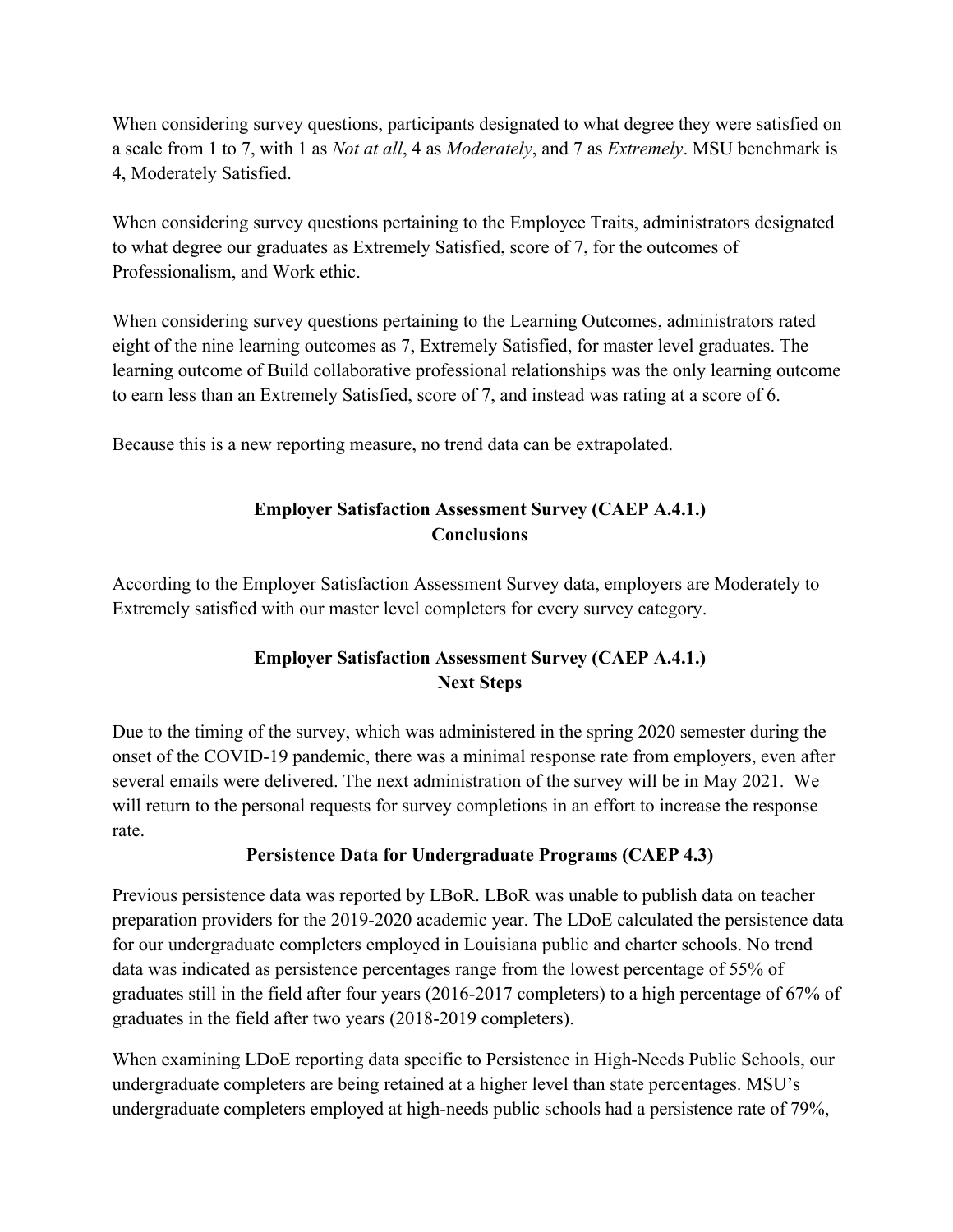as compared to the state average of 51%, after two years and 57%, as compared to the state average of 39%, after three years.

## **Persistence Data for Post-baccalaureate Programs (CAEP 4.3)**

Previous persistence data was reported by LBoR. LBoR was unable to publish data on teacher preparation providers for the 2019-2020 academic year. The LDoE calculated the persistence data for our post-baccalaureate program completers employed in only Louisiana public and charter schools. No trend data indicated as persistence percentages range from the lowest percentage of 45% of graduates still in the field after three years (2017-2018 completers) to a high percentage of 76% of graduates in the field after four years (2016-2017 completers).

When examining LDoE reporting data specific to Persistence in High-Needs Public Schools, our post-baccalaureate program completers are being retained at a higher level than state percentages. MSU's post-baccalaureate completers employed at high-needs public schools had a persistence rate of 80%, as compared to the state average of 64%, after two years and 60%, as compared to the state average of 58%, after three years.

# **Persistence Data (CAEP 4.3) Next Steps**

Further support of candidates' experiences in high-needs schools includes a year-long residency model where candidates are assigned to a high-needs school with a certified mentor teacher and trained site coordinator during their final program year.

Shared governance meetings will continue to occur on a variety of topics including special education and early literacy during the 2020-2021 academic year.

# **Satisfaction of Completers (CAEP 4.4; A.4.2)**

# **Teacher Education Alumni Assessment (CAEP 4.4)**

In the spring 2020 semester, MSU employed an outside entity to assist with administering the Teacher Education Alumni Assessment. The survey was sent to the completers of all fall 2018 and spring 2019 completers.

When considering survey questions, participants designated to what degree they were satisfied on a scale from 1 to 7, with 1 as *Not at all*, 4 as *Moderately*, and 7 as *Extremely*. MSU benchmark is 4, Moderately Satisfied.

InTASC Standard 3 had the highest mean average at 5.07. InTASC Standard 4 had the lowest mean average of 4.45. All mean averages met the Moderately Satisfied level or higher.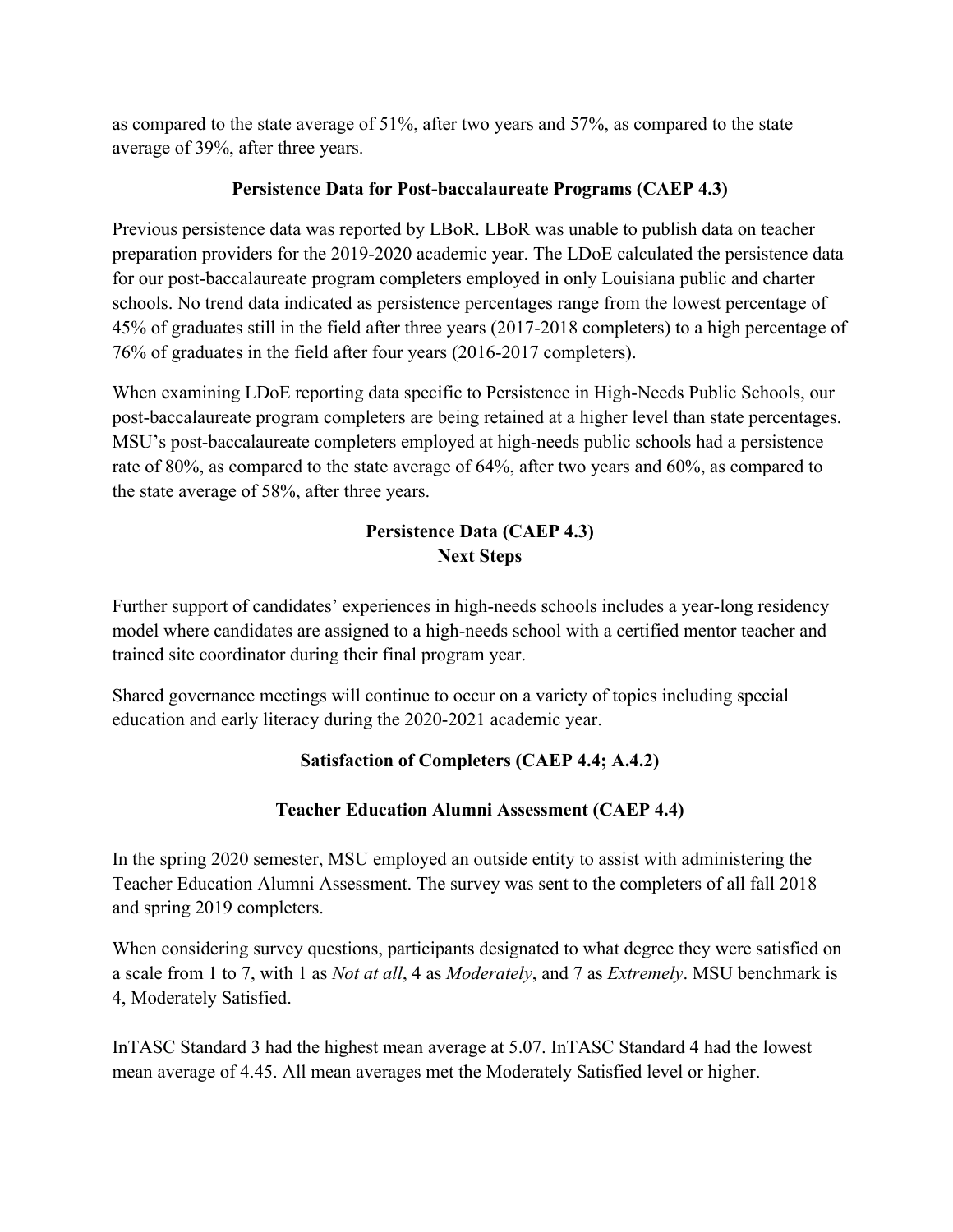When reviewing InTASC rating by category, initial certification program alumni rated InTASC Category Professional Responsibility the highest with a mean score of 5.2 and InTASC Category Instructional Practices the lowest with a mean score of 4.87.

Because this is a new reporting measure, no trend data can be extrapolated.

# **Teacher Education Alumni Assessment (CAEP 4.4) Conclusions**

Due to the timing of the survey, which was administered in the spring 2020 semester during the onset of the COVID-19 pandemic, there was a minimal response rate from employers, even after several emails were delivered. The next administration of the survey will be in May 2021. We will return to the personal requests for survey completions in an effort to increase the response rate.

With our previously administered survey, many of the mean scores were at the higher end. Survey data from this first iteration of the Teacher Education Alumni Assessment gives a new perspective about our program preparation for future teachers.

# **Teacher Education Alumni Assessment (CAEP 4.4) Next Steps**

MSU is continuously working on coursework redesign. The focus on high leverage practices within course content, addition of the year-long residency, completion of the lesson planning course now embedded within all initial certification programs, and a redesigned assessment course all support strengthening the InTASC category of Instructional Practices.

## **Satisfaction of Completers (CAEP 4.4; A.4.2) Advanced Level Alumni Assessment (CAEP A.4.2)**

In the spring 2020 semester, MSU employed an outside entity to assist with administering the Advanced Level Alumni Assessment. The survey was sent to the completers of all fall 2018 and spring 2019 completers.

When considering survey questions, participants designated to what degree they were satisfied on a scale from 1 to 7, with 1 as *Not at all*, 4 as *Moderately*, and 7 as *Extremely*. MSU benchmark is 4, Moderately Satisfied.

Advanced level alumni rated Expand Career Option (6.33) and Interpersonal Skills to Succeed (5.33) as the highest satisfaction of their program preparation. The factors with the lowest mean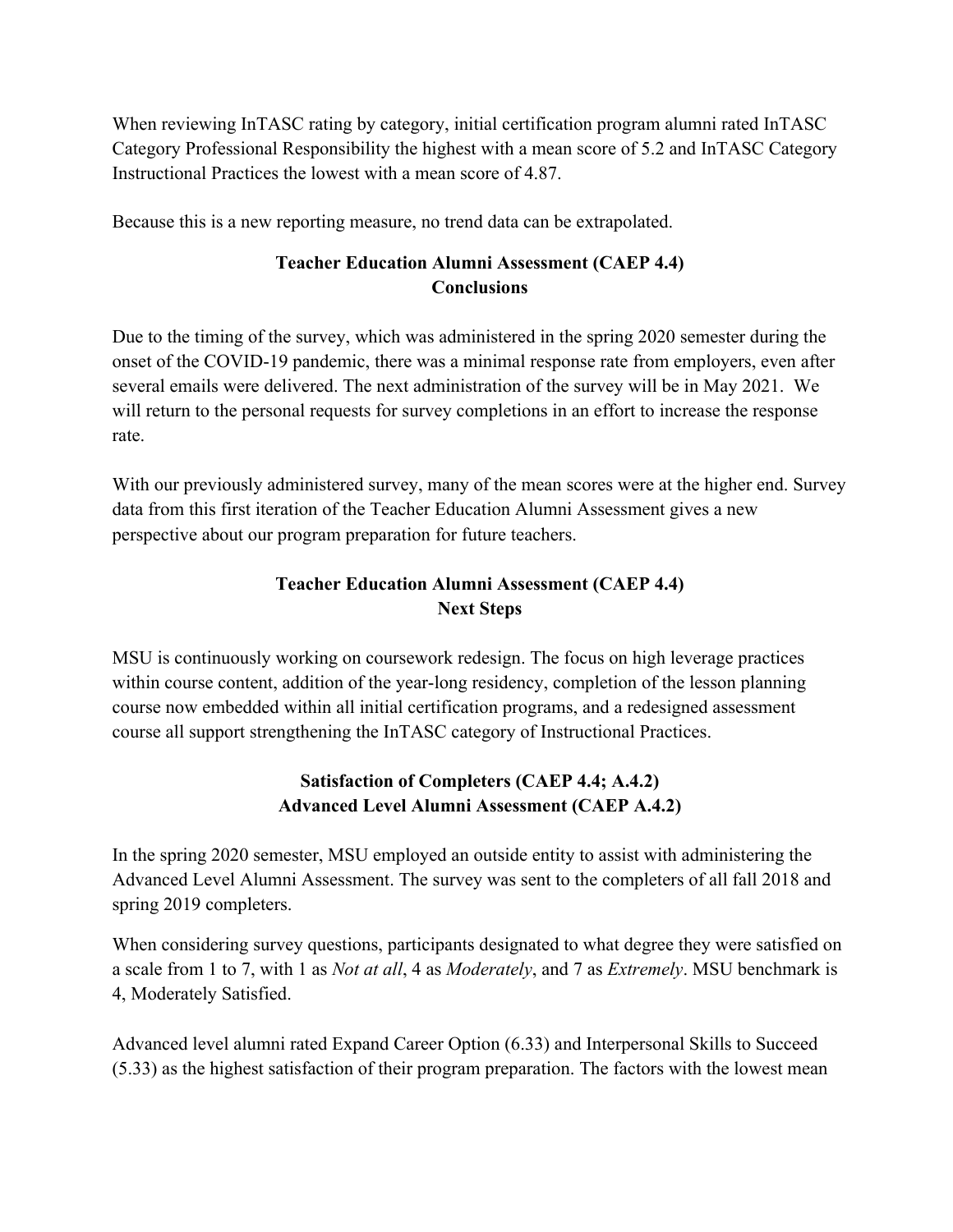scores were Ability to Build Collaborative Relationships (3.67) and Advanced level alumni ranked Exhibit Mastery of Content in Related Field, Applicable to Career (both with a 4.0).

Because this is a new reporting measure, no trend data can be extrapolated.

# **Advanced Level Alumni Assessment (CAEP A.4.2) Conclusions**

Due to the timing of the survey, which was administered in the spring 2020 semester during the onset of the COVID-19 pandemic, there was a minimal response rate from employers, even after several emails were delivered. The next administration of the survey will be in May 2021. We will return to the personal requests for survey completions in an effort to increase the response rate.

With our previously administered survey, many of the mean scores were at the higher end. Survey data from this first iteration of the Advanced Level Alumni Assessment gives a new perspective about our program preparation for future curriculum supervisors and school leaders.

## **Advanced Level Alumni Assessment (CAEP A.4.2)**

## **Next Steps**

Data from this survey will be taken into consideration as we continue to redesign our advanced level programs. New programs, including concentrations, were approved for the 2020-2021 academic year. Old programs of Educational Leadership and Educational Technology have been discontinued.

## **Graduation/Matriculation Rates Initial-Certification Programs**

One measure of the effectiveness of an EPP is the matriculation of the candidates from acceptance into an initial certification program through graduation. When examining graduation data specific to matriculation rates for entering EPP candidates from the 2015, 2016, and 2017 cohorts, the following was noted: the majority of undergraduate completers finish their program within 1-2 years of officially being accepted within the EPP initial certification program (graduation rates at 65%, 76%, and 63% respectively); data shows that PBC and MAT completers finishing within 1- 2 years after officially entering their programs differ according to cohort. The 2017-2018 PBC cohort had the highest completion rate at 75% followed by 55% and 50% for the 2016- 2017 and 2018-2019 cohorts, respectively. There is no trend data available for the MAT cohort graduates from 2016-2018 according to completion within 1-2 years of acceptance as data shows 76%, 85%, and 52% completion rates, respectively.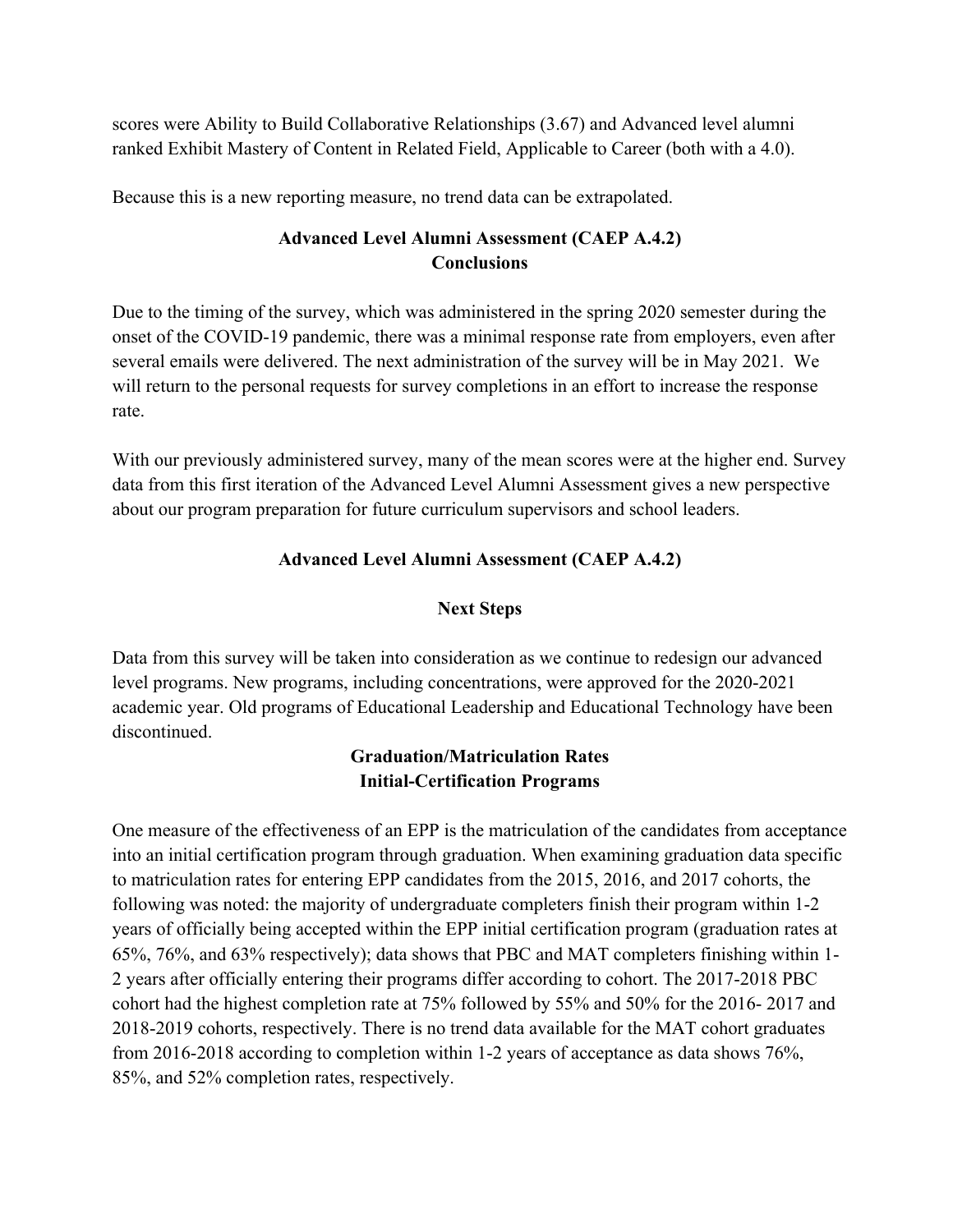## **Graduation/Matriculation Rates Advanced-level Programs**

One measure of the effectiveness of an EPP is the matriculation of the candidates from acceptance into an advanced-level program through graduation. When examining graduation data specific to matriculation rates for entering EPP candidates, data shows the MED completers finishing within 1-2 years after officially entering their programs differ according to cohort. The cohort with the highest percentage of completers at 1-2 years after acceptance is the 2016-2017 cohort with 50%. The advanced-level program with the largest number of students is School Counseling which takes about 2.5 years to complete.

#### **Graduation/Matriculation Rates Next Steps**

All programs have been redesigned and now include a course sequence through graduation and embedded required seminars that support retention of students with advising support. Faculty also meet at mid-semester to discuss student concerns (quality of work, GPA, testing, dispositions) and assign a faculty member that has the closest relationship to the student to reach out to offer support.

# **Ability of completers to meet licensing (certification) and any additional state requirements (Title II) Initial level programs**

MSU EPP completers have a consistently high rate of receiving their state teaching licenses. An EPP requirement for each of the initial certification programs is that candidates must complete all licensure exams before beginning their student teaching/internship semesters. This program requirement means that once candidates have completed their student teaching/internship semesters, they have fulfilled all state requirements for licensing. The three cycles of data collected for undergraduate programs had a state licensure rate of 92% or higher over the last three years. The three cycles of data collected for post-baccalaureate programs, had a state licensure rate of 100% or higher over the last three years.

The data shows that over the course of three cycles, with all three programs accounted for, only ten (10) completers out of a total of 299 did not submit their paperwork to become a licensed teacher in the state of Louisiana.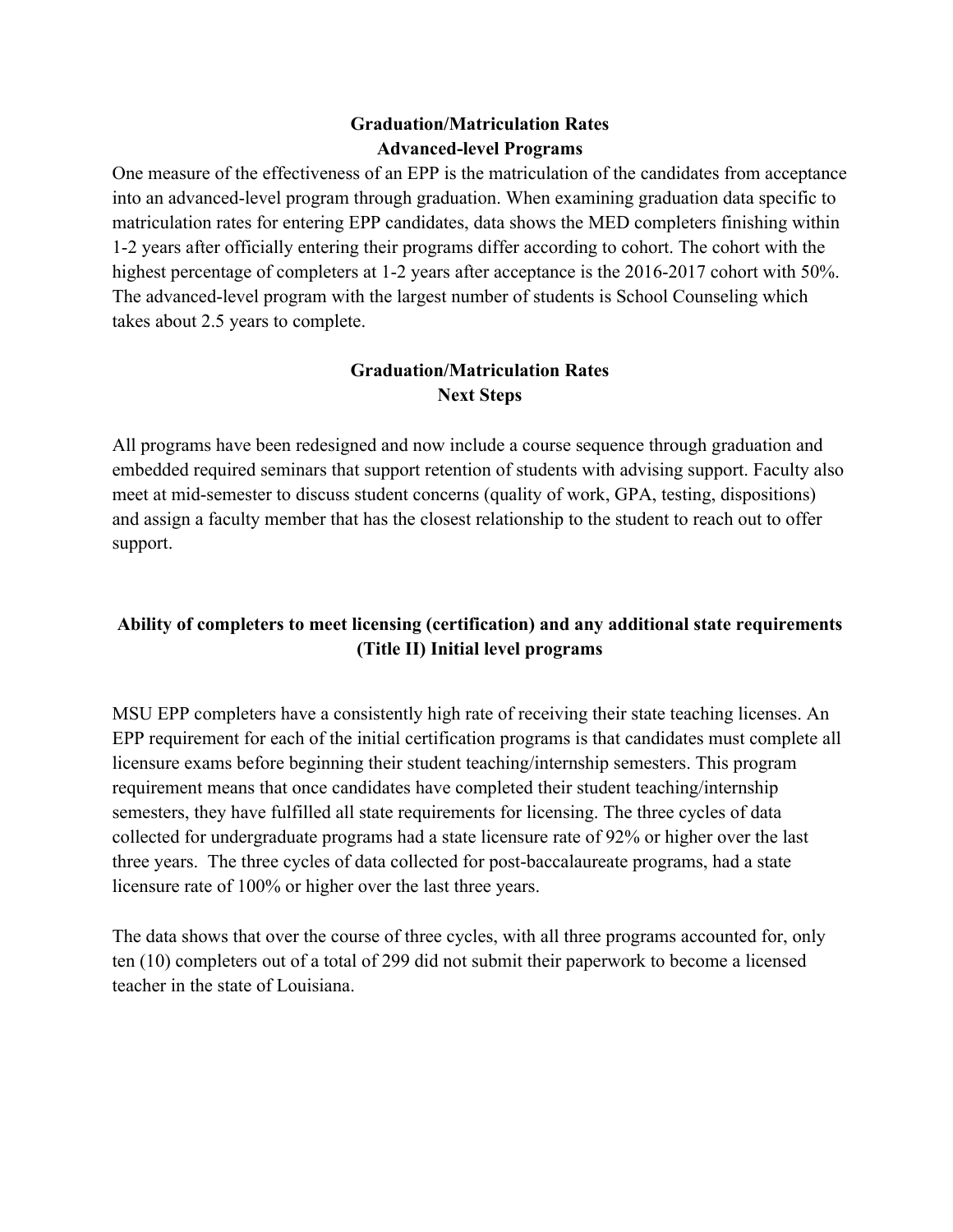# **Ability of completers to meet licensing (certification) and any additional state requirements (Title II) Advanced level programs**

All MSU advanced level programs meet coursework expectations to add-on licensure to a teaching certificate. Not all advanced level programs require the applicable state licensure exams for completion of programs.

Of the 2019-2020 advanced level program completers, 71% (5 of 7) have added their certification area to their state teaching certificate.

# **Ability of completers to meet licensing (certification) Initial and Advanced Level Programs Next Steps**

We have built out a special module within our system for electronic paperwork required during residency and student teaching. Electronic versions for documentation will support more efficient and clearer expectations for submission of licensure paperwork.

# **Ability of completers to be hired in education positions for which they have prepared**

## **Initial level programs**

MSU completers have a consistently high rate of hire after graduation. Data is provided by the LDoE but only accounts for graduates working in Louisiana public and charter schools. We know that a higher population of graduates are in fact employed in their area of certification but in either private schools or in other states.

All initial-certification programs have shown a decline, according to the reported LDoE data, for employment after graduation. Immediate employment for undergraduate program completers has declined from 81% to 58% for the reporting years of 2017-18 to 2019-2020. Immediate employment for post-baccalaureate program completers has declined from 90% to 63% for the reporting years of 2017-18 to 2019-2020.

Undergraduate and post-baccalaureate candidates reflected a large hiring rate decline after graduation in 2019-2020. We concluded that the national pandemic was a contributing factor since school districts were unsure of what the next academic year would require for mitigating the pandemic. Our local area was damaged by Hurricanes Laura and Delta which lead to extended school closures.